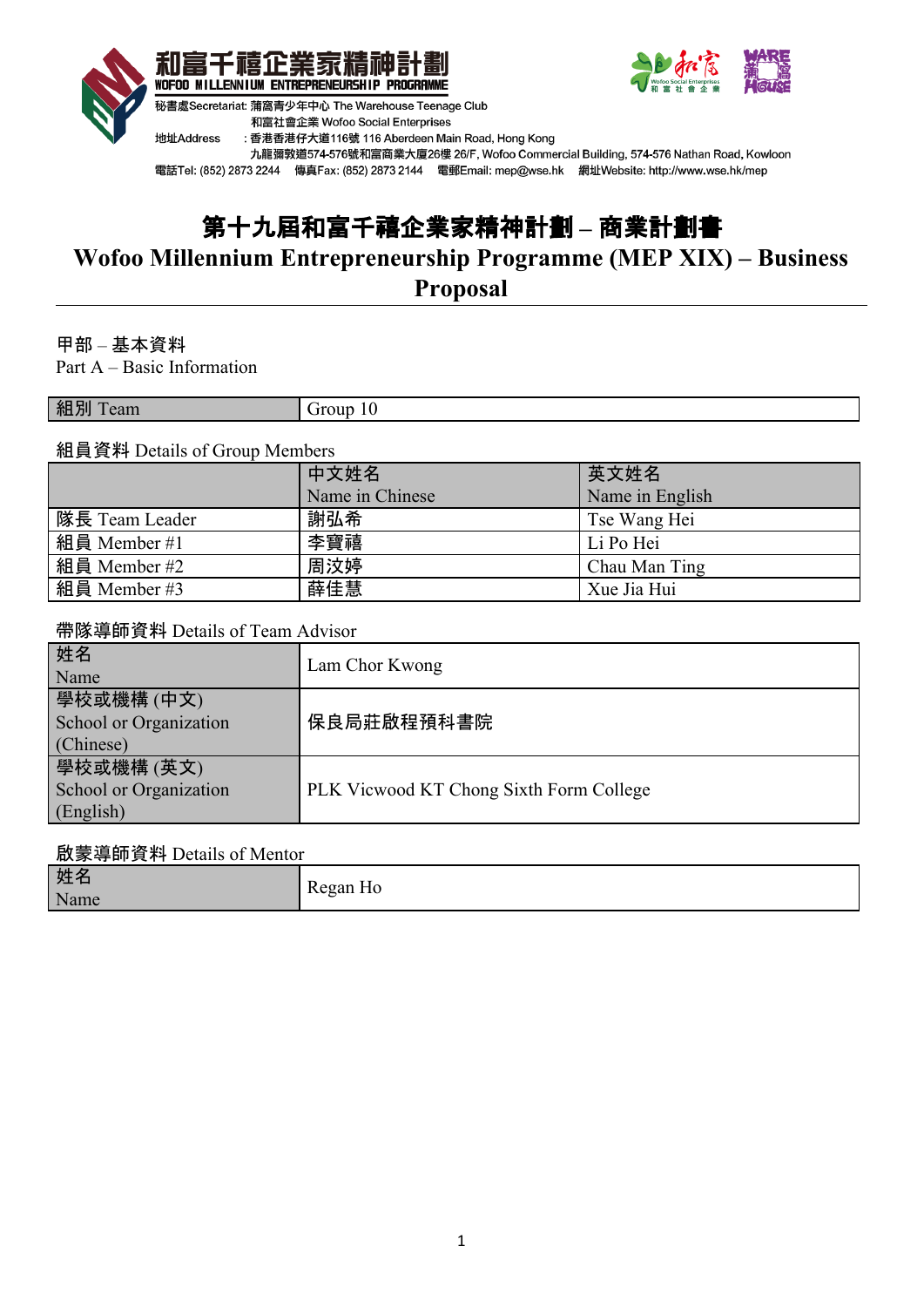# 乙部 – 創業計劃書

Part B – Business Proposal

#### 第一部份:計劃摘要 Section I: Executive Summary

Sustainable Environment and Career Education and Development Centre of the Warehouse ("Warehouse SEED") is a co-working space-based business that designed to serve fresh graduates especially Applied Learning (ApL) graduates.

Warehouse SEED acts as a medium which provides postgraduate opportunities including curriculum-extending, employing, and business-starting needs.

Warehouse SEED is also a environmental-protective education-based business that designed to promote sustainability and positive value toward teenagers.

We believe that Warehouse SEED could function as the seed to our new generations and assist them well-prepared to be the future social pillars of our society.

### 第二部份:企業社會責任

Section II: Corporate Social Responsibilities

# (i) 社會問題及其嚴重性

Social problem and its seriousness

As graduates are freshmen on the society, they are more difficult to hunt opportunities for them to practice, and gain experiences in those specific aspects they examined on.

The impact that it brought to the economy could not be ignored, unemployment among graduates is unbearably serious, which causes resource-wasting and labour-lacking.

Because of the high speed of developing worldwide, environmental issues are serious nowadays. However, our society usually ignores this major problem. So, Warehouse SEED is our solution to these problems.

(ii) 如何運用蒲窩紓緩或解決上述社會問題

How to adaptively reuse Warehouse to alleviate or solve the above problem?

- **Co-working space** Warehouse SEED serves as a co-working space which provide an arena for graduates to handle their daily business activities.
- **Recruitment platform** Warehouse SEED also serves as a recruitment platform which allows Universities and Enterprises to recruit students and employees.
- **Environmental protection workshop** Warehouse SEED provides the farmland for running workshop and activities about environmental protection knowledge.

# (iii)為何蒲窩適合推行上述計劃

Why is Warehouse suitable for the above proposal?

Warehouse used to be a non-profit teenage center that offers various activities for teenagers between the ages of 13 and 25, therefore their experience of youths serving is sufficient to help their career-planning and they could also more ample for providing postgraduate with the opportunity of working experiences.

At the same time, the geographic location of Warehouse SEED is spectacular for teenagers to relax due to their amazing view and clean air. In addition, it is a suitable place for operating environment-based activities as it is close to nature and its biodiversity is higher compared to other programmes.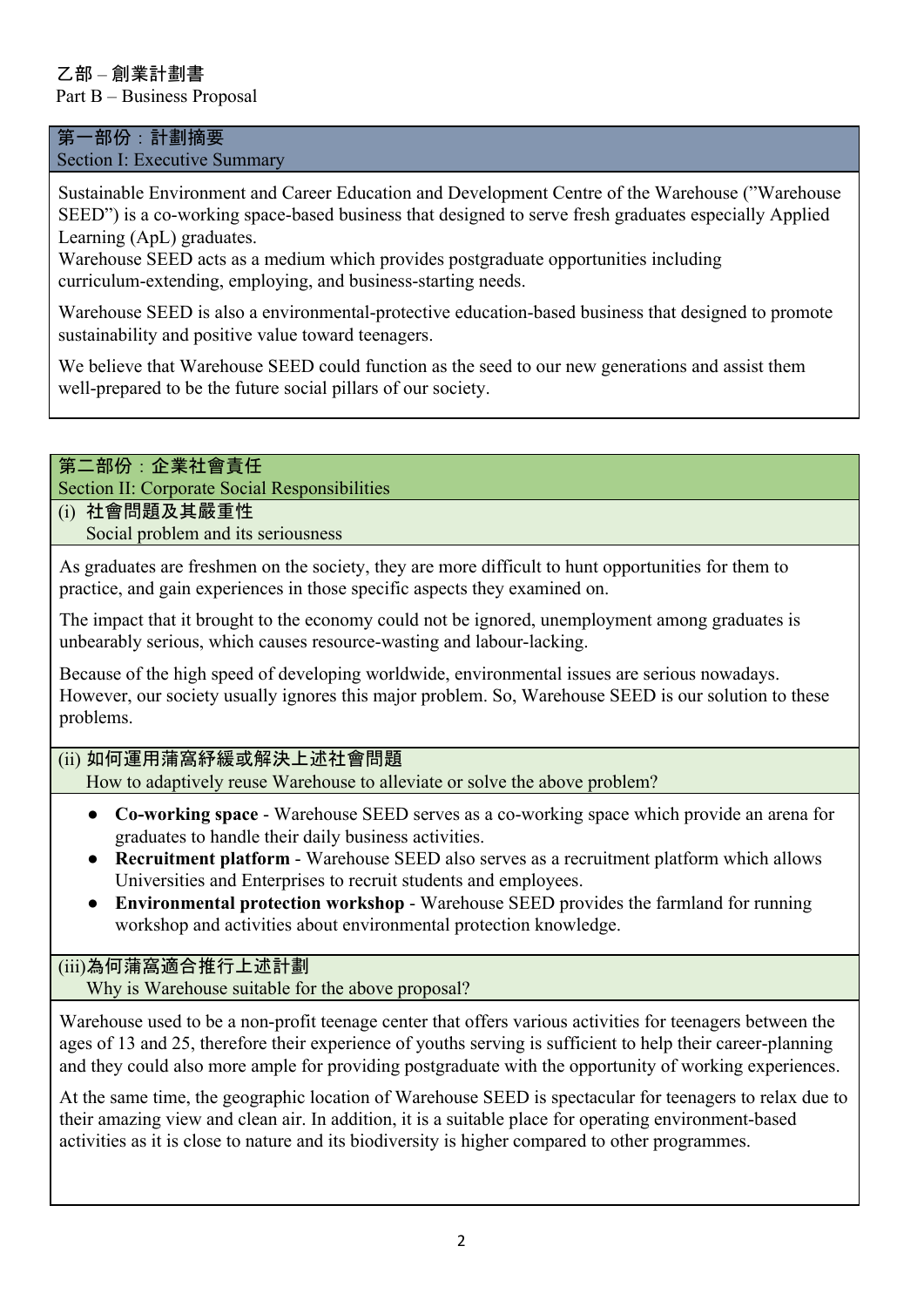(iv)此計劃如何保育及活化蒲窩

How does the proposal conserve and revitalize Warehouse?

Since this Warehouse SEED aims to provide services to the public, it could indeed have a positive promotional effect on Warehouse SEED and heightened the recognition of Warehouse.

On the other hand, the generated profit of this programme would apply to Warehouse SEED for the daily operation, such as maintenance fees, subsidies for the teenagers career-planning and environmental protection activities etc.

# 第三部份:項目資料

Section III: Details of Business

(i) 產品或服務簡介 Introduction of product or service

Warehouse SEED serves as a medium which provide a platform for employers and employees / school and students. Furthermore, Warehouse SEED furnish guiding talks and admission meetings by top Universities/Institutions.

For employers and employees, this programme could serve as a platform for the employers and employees to match up.

For school and students, this programme could serve as a middleman between them too. Schools could hunt for the potential students while students could seek for further studies.

Warehouse SEED also serves as a platform which promote environmental protection knowledge and running workshop to educate public about the seriousness of protecting the environment.

# (ii) 產品或服務優點

Advantages of product or service

- 1. Warehouse SEED supplies an alternative for teenagers, redefine Warehouse and maximise the use of it. Other than giving opportunities to teenagers, Warehouse SEED aims to foster positive value to them.
- 2. Warehouse SEED provides different course for teenagers, they can practice the skills they have acquired in apl while it can maintain the nature of Warehouse SEED.
- 3. Warehouse SEED furnishes various

# (iii)業務目標

Business goals

- 1. Warehouse SEED aims to give advice to teenagers and let them excel in the career which they expert in.
- 2. Warehouse SEED also aims to promote environmental knowledge and boosted the awareness of the public in order to solve the environmental issues.
- 3. Moreover, Warehouse SEED aims to be self-financing and revitalize Warehouse by boosting its recognition among teenagers.
- 4. Warehouse SEED would like to promote the idea of conservation.
- 5. Warehouse SEED aims avoiding unnecessary expenditure while reducing cost.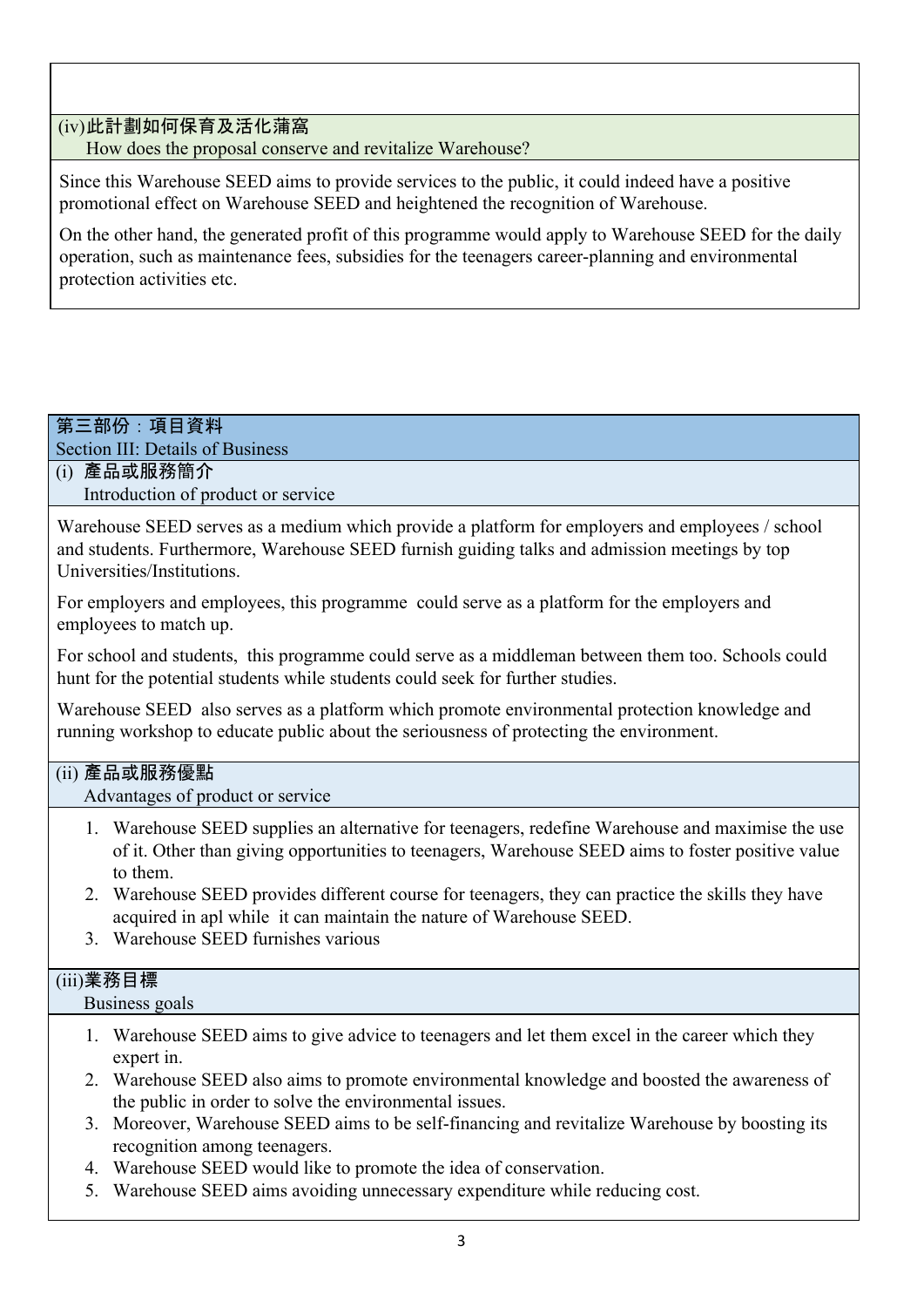第四部份:營銷及市場策略

Section IV: Sales & Marketing Strategy

# (i) 市場定位

Market positioning

Warehouse SEED is an advanced education-based career-planning centre that provides the platform to teenagers and undergraduates and gives them careers' guide and services.

Also, Warehouse SEED will provide agriculture training to teenagers and the public which is a highlight of our programme, because of Hong Kong lacks the opportunity to people experience farming and learning about the farming by doing.

#### (ii) 主要顧客對象 Target customers

The target customers of Warehouse SEED are fresh-graduates, who struggle for the career prospects and could not seek advance advice among their social circles.

The public is also our target customers as their reaction and alertness of environmental protection is the most important factor for dealing with it.

#### (iii)競爭對手狀況 **Competitors**

Our main competitor—Hong Kong Labour Department "Interactive Employment Service" provides free and easy-to-use employment service to help job-seekers find suitable jobs and employers fill their vacancies.

WeWork is an American company that provides shared workspaces for technology startup subculture communities, and services for entrepreneurs. It would be a threat for us as both of us are providing similar services.

# (iv)市場優勢

Marketing advantages

Warehouse SEED focuses on advanced career-planning market which consist of limit resources nevertheless a huge amount of demand in Hong Kong.

As we all know, Hong Kong is a concrete jungle with limited space for farming and agriculture, so Warehouse SEED possess a suitable place which could satisfy the needs.

Warehouse SEED operate as NPO, so applying funds from the government and other organisation is a trouble-free act.

# (v) 營銷渠道

Sales channels

Warehouse SEED would like to access to customers through digital channels by official website.

In the meantime, Warehouse SEED would like to approach our customers by selling the tickets in the convenience store.

# (vi)宣傳方法

Promotion method

Warehouse SEED would like to select some key opinion leaders (KOLs) which in favour of having contribution on environmental protection and conservation to be our promotion ambassadors.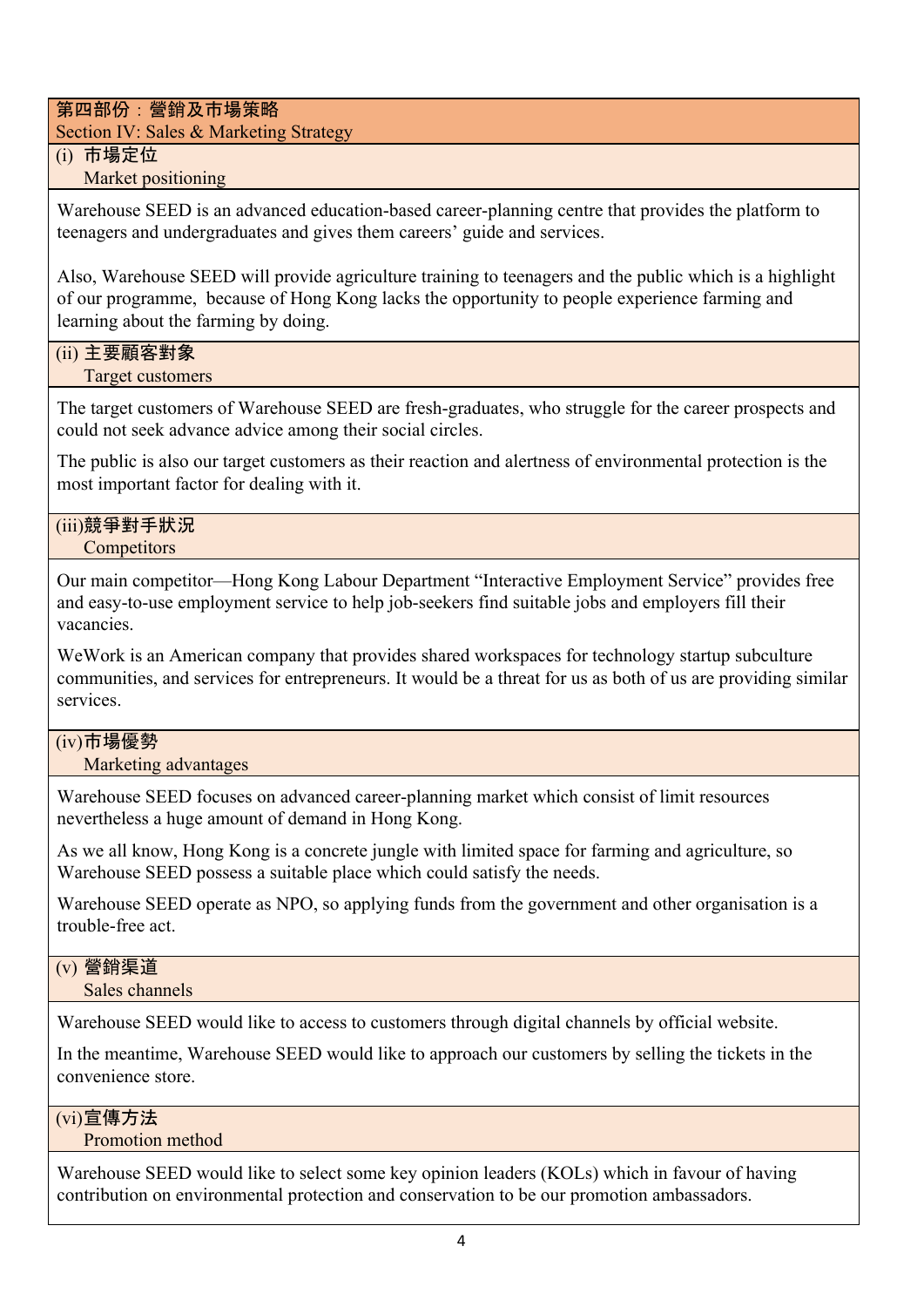Warehouse SEED would also like to engage promotive activities - hosting talks and giving present that made by reusable and recycled materials in order to raise affinity and recognition of Warehouse SEED.

Warehouse SEED would like to post some advertisements on the online social media like Google, Instagram, Facebook due to their subsidy for NPO.

#### (vii) 銷售預測 Sales projection

The services provided by the Warehouse SEED would attract a regular customers base as the target customers are the students of apl. The projection of the first 3 years, we estimated that the number of people participating would over 15000.

# 第五部份:財務

Section V: Finance

(i) 公司成立成本

Startup cost

The startup cost of Warehouse SEED would be estimated HKD\$4,592,109.80. The following items Revitalization fees, Office equipments, Sewing equipment, Catering equipment and Agriculture equipment are the small bullet of the startup cost.

# (ii) 預計每月支出

Expected monthly expenditure

The monthly expenditure of Warehouse SEED would be HKD\$2,296,054.50. The items are as the following : Maintenance, Operation and admin fee, Activities fee, Advertisements, Salaries & wages, Insurance, Water bill/Electricity, Gas bill, Construction waste charge and Others expenditure.

# (iii)預計收入

Expected income

For the expected income, it will be estimated HKD\$4,385,714.29. The small bullet points are as the following : Fund from Government, Fund from NGO, Farmland rental income, Activities Income and Membership Fees.

# (iv)集資來源

Funding sources

# Government Funding

- 1. Warehouse SEED could apply for Financial Assistance for Maintenance Scheme on Built Heritage of Commissioner for Heritage's Office Development Bureau and the ceiling of grant for each successful application is HK\$2 million (inclusive for both the consultancy fee and costs of the maintenance works).
- 2. Warehouse SEED could apply for HKD\$4,050,000 under the programme of Environment and conservation fund in the first time , and there is no upper limit for the next application.
- 3. Warehouse SEED could apply for HKD\$7,300,000 under the specific theme "Biodiversity" conservation fund in the first time, there is no upper limit for the next application.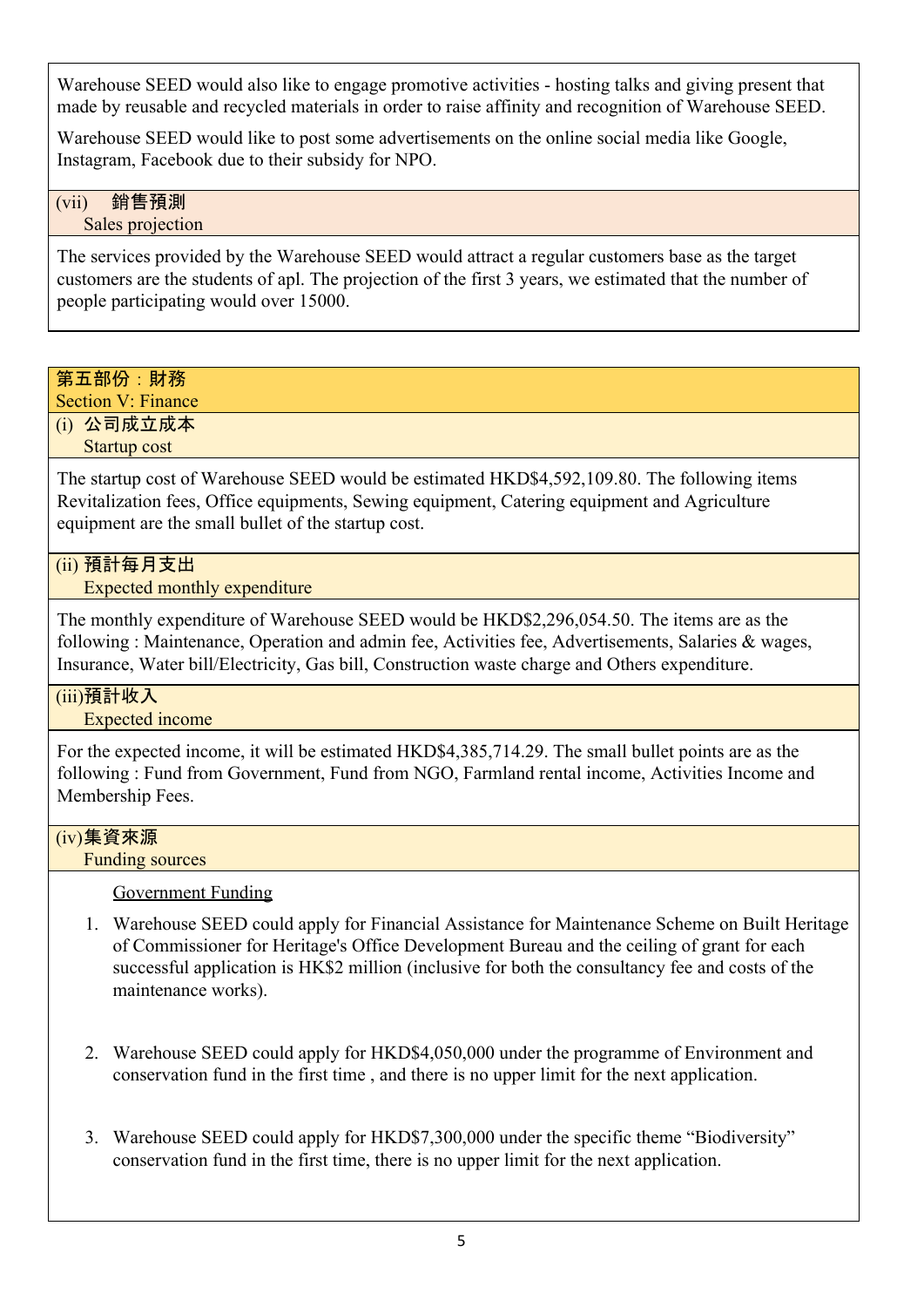NGO Funding and Fundraising websites

- 1. Warehouse SEED could apply for the following NGO funding:
	- a. The Hong Kong Jockey Club Charity Trust and/or
	- b. BOCHK Charitable Foundation

And submit the detailed plan with the amount of grant with sufficient evidence.

2. Warehouse SEED could set up its fundraising page on JustGiving without any administration fees. We could give 1-year membership to our supporter as compensation and encourage them to join our activities.

(v) 三年財務預測 Financial projection in 3 years

Warehouse SEED is estimated that a loss in the first financial year because of the enormous resources settled in revitalization.

Yet in the second and third financial year, Warehouse SEED is estimated that a profit with self-financing.

#### 第六部份:風險管理 Section VI: Risks management

SWOT of Warehouse SEED

Strengths—Competitive advantages

- Lack of a platform for graduates to practice
- Give a new definition and change the purpose of Warehouse
- Lease farmland to teenagers and families are rare and unusual

Weakness—Competitive disadvantages

- A large number of resources are needed in this programme
- Those graduates may lack of real-life and business experience
- Efforts are needed in heightening the reputation of Warehouse SEED

**Opportunities** 

- Stable income from different organisation
- Promote a sustainable development
- Provide flawless services

# Threats

- limited space for profitable growth
- potential competitors are unpredictable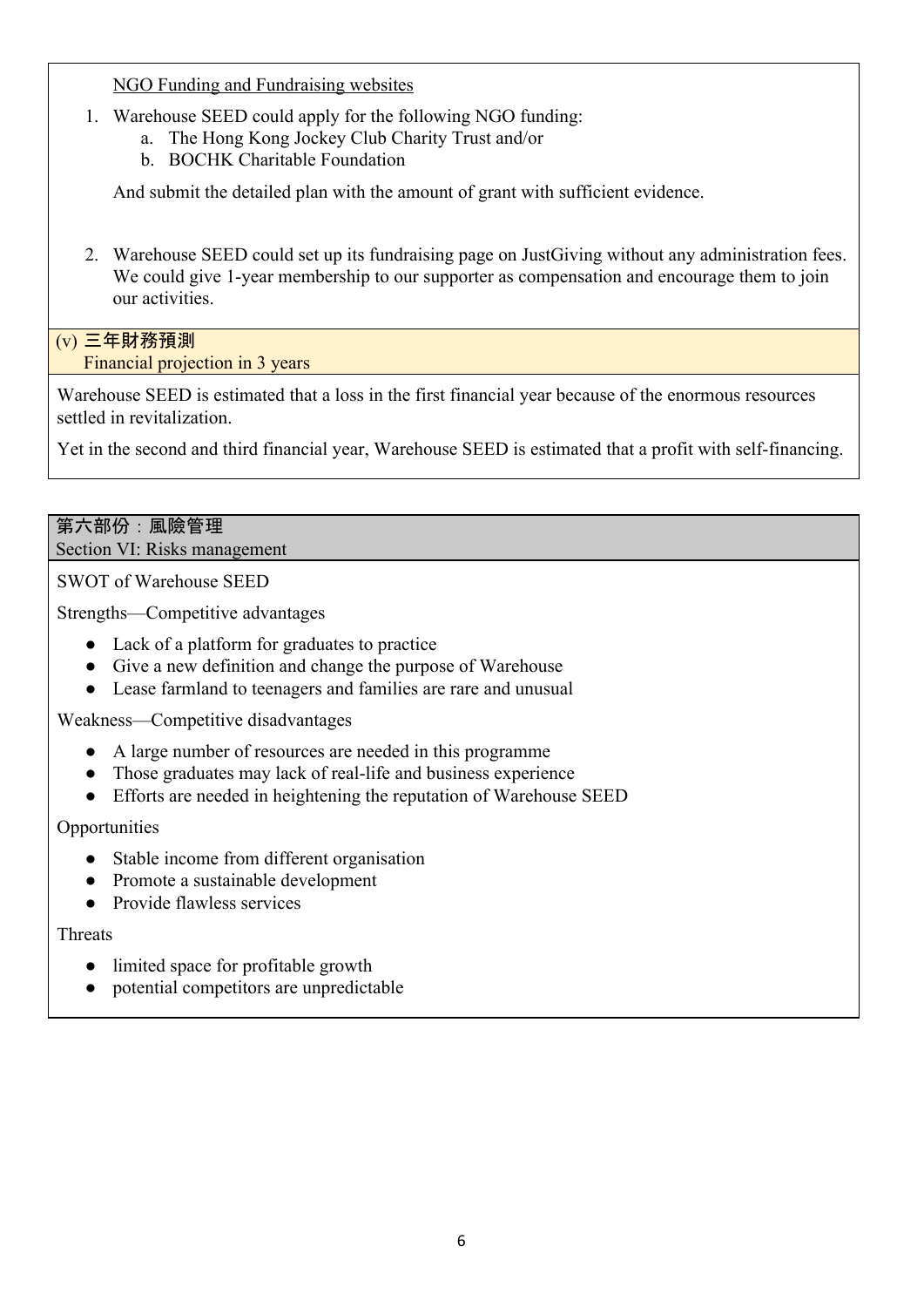| Budgeted Financial Statement for 3 years<br>Year 1<br>\$<br>HKD\$2,500,000.00<br>HKD\$1,050,000.00<br>HKD\$385,714.29<br>HKD\$300,000.00<br>HKD\$150,000.00 | Year 2<br>\$<br>-HKD\$206,395.52<br>HKD\$3,000,000.00<br>HKD\$1,260,000.00<br>HKD\$420,428.57<br>HKD\$500,000.00<br>HKD\$180,000.00                                                     | Year 3<br>\$<br>HKD\$2,816,078.15<br>HKD\$3,000,000.00<br>HKD\$1,260,000.00<br>HKD\$420,428.57<br>HKD\$700,000.00<br>HKD\$180,000.00                                 |
|-------------------------------------------------------------------------------------------------------------------------------------------------------------|-----------------------------------------------------------------------------------------------------------------------------------------------------------------------------------------|----------------------------------------------------------------------------------------------------------------------------------------------------------------------|
|                                                                                                                                                             |                                                                                                                                                                                         |                                                                                                                                                                      |
|                                                                                                                                                             |                                                                                                                                                                                         |                                                                                                                                                                      |
|                                                                                                                                                             |                                                                                                                                                                                         |                                                                                                                                                                      |
|                                                                                                                                                             |                                                                                                                                                                                         |                                                                                                                                                                      |
|                                                                                                                                                             |                                                                                                                                                                                         |                                                                                                                                                                      |
|                                                                                                                                                             |                                                                                                                                                                                         |                                                                                                                                                                      |
|                                                                                                                                                             |                                                                                                                                                                                         |                                                                                                                                                                      |
|                                                                                                                                                             |                                                                                                                                                                                         |                                                                                                                                                                      |
|                                                                                                                                                             |                                                                                                                                                                                         |                                                                                                                                                                      |
|                                                                                                                                                             |                                                                                                                                                                                         |                                                                                                                                                                      |
|                                                                                                                                                             |                                                                                                                                                                                         |                                                                                                                                                                      |
| HKD\$4,385,714.29                                                                                                                                           | HKD\$5,154,033.06                                                                                                                                                                       | HKD\$8,376,506.72                                                                                                                                                    |
|                                                                                                                                                             |                                                                                                                                                                                         |                                                                                                                                                                      |
|                                                                                                                                                             |                                                                                                                                                                                         |                                                                                                                                                                      |
| HKD\$1,360,000.00                                                                                                                                           |                                                                                                                                                                                         |                                                                                                                                                                      |
| HKD\$55,750.00                                                                                                                                              | HKD\$55,750.00                                                                                                                                                                          | HKD\$55,750.00                                                                                                                                                       |
| HKD\$42,000.00                                                                                                                                              |                                                                                                                                                                                         |                                                                                                                                                                      |
| HKD\$100,000.00                                                                                                                                             |                                                                                                                                                                                         |                                                                                                                                                                      |
| HKD\$600,000.00                                                                                                                                             |                                                                                                                                                                                         |                                                                                                                                                                      |
| HKD\$100,000.00                                                                                                                                             |                                                                                                                                                                                         |                                                                                                                                                                      |
|                                                                                                                                                             |                                                                                                                                                                                         | HKD\$15,728.64                                                                                                                                                       |
|                                                                                                                                                             |                                                                                                                                                                                         | HKD\$1,440,641.96                                                                                                                                                    |
|                                                                                                                                                             |                                                                                                                                                                                         | HKD\$86,169.60                                                                                                                                                       |
|                                                                                                                                                             |                                                                                                                                                                                         | HKD\$503,316.48                                                                                                                                                      |
|                                                                                                                                                             |                                                                                                                                                                                         | HKD\$56,229.89                                                                                                                                                       |
|                                                                                                                                                             |                                                                                                                                                                                         | HKD\$132,120.58                                                                                                                                                      |
|                                                                                                                                                             |                                                                                                                                                                                         | HKD\$56,623.10                                                                                                                                                       |
|                                                                                                                                                             |                                                                                                                                                                                         | HKD\$11,534.34                                                                                                                                                       |
|                                                                                                                                                             |                                                                                                                                                                                         | $\bigg)$                                                                                                                                                             |
|                                                                                                                                                             |                                                                                                                                                                                         |                                                                                                                                                                      |
|                                                                                                                                                             | HKD\$15,000.00<br>HKD\$1,342,439.80<br>HKD\$134,640.00<br>HKD\$480,000.00<br>HKD\$53,625.00<br>HKD\$126,000.00<br>HKD\$54,000.00<br>HKD\$11,000.00<br>HKD\$117,655.00<br>HKD\$10,000.00 | HKD\$15,360.00<br>HKD\$1,406,876.91<br>HKD\$107,712.00<br>HKD\$491,520.00<br>HKD\$54,912.00<br>HKD\$129,024.00<br>HKD\$55,296.00<br>HKD\$11,264.00<br>HKD\$10,240.00 |